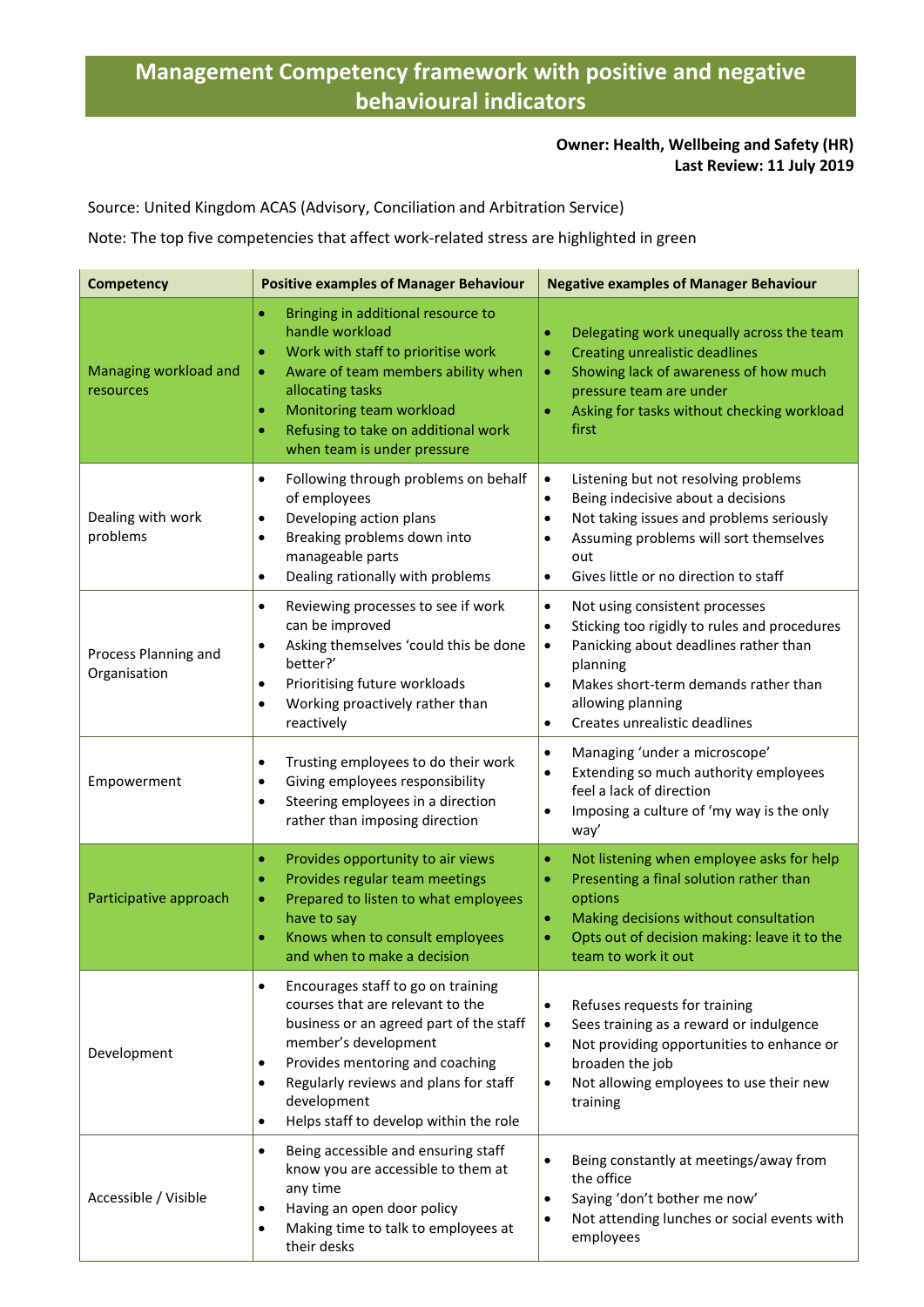## **Management Competency framework with positive and negative behavioural indicators**

| <b>Competency</b>                       | <b>Positive examples of Manager Behaviour</b>                                                                                                                                                                                                                                                                                                     | <b>Negative examples of Manager Behaviour</b>                                                                                                                                                                                                                                         |  |
|-----------------------------------------|---------------------------------------------------------------------------------------------------------------------------------------------------------------------------------------------------------------------------------------------------------------------------------------------------------------------------------------------------|---------------------------------------------------------------------------------------------------------------------------------------------------------------------------------------------------------------------------------------------------------------------------------------|--|
| <b>Health and Safety</b>                | Knowing how health and safety<br>٠<br>applies to your workplace<br>Incorporating health and safety into<br>٠<br>normal operations<br>Planning for safety including risk<br>$\bullet$<br>assessments, workplace inspections<br>and safety training                                                                                                 | Not taking Health and Safety seriously<br>$\bullet$<br>Questioning the capability of a staff<br>$\bullet$<br>member who has raised a safety issue<br>Delegating all health and safety tasks<br>$\bullet$                                                                              |  |
| Feedback                                | Praising good work<br>$\bullet$<br>Acknowledging employees efforts<br>٠<br>Operating a no blame culture<br>٠<br>Passing positive feedback about the<br>$\bullet$<br>team to senior management                                                                                                                                                     | Not giving credit for hitting deadlines<br>$\bullet$<br>Seeing feedback as only 'one way'<br>$\bullet$<br>Giving feedback employees are wrong just<br>$\bullet$<br>because their way of working is different<br>Gives more negative than positive feedback<br>٠                       |  |
| Individual consideration                | Provides regular one-to-ones with<br>۰<br>employees<br>Flexible with regard to work-life<br>$\bullet$<br>balance issues                                                                                                                                                                                                                           | Only meets staff members when there is a<br>$\bullet$<br>problem or at PPRs<br>Job too important for flexibility<br>$\bullet$<br>Assumes rather than checks that staff are<br>OK                                                                                                      |  |
| <b>Managing Conflict</b>                | Listening objectively to both sides of<br>$\bullet$<br>the conflict<br>Supporting and<br>٠<br>Actively seeks resolution<br>٠<br>Follows-up and try to identify the facts<br>$\bullet$<br>in incidents of abuse<br>Deals with conflict straight forwardly<br>$\bullet$<br>and honestly<br>Follows up on conflicts after<br>$\bullet$<br>resolution | Not addressing inappropriate behaviour<br>$\bullet$<br>and bullying<br>Trying to keep the peace rather than sort<br>$\bullet$<br>out problems<br><b>Taking sides</b><br>$\bullet$<br>Not taking employee complaints seriously<br>$\bullet$                                            |  |
| Expressing and<br>managing own emotions | Having a positive approach<br>٠<br>Acting calmly when under pressure<br>٠<br>Walking away when feeling unable to<br>control emotion<br>Recognising and apologising for poor<br>behaviour                                                                                                                                                          | Passing on stress to employees<br>$\bullet$<br>Panics about deadlines<br>$\bullet$<br>Acting aggressively<br>$\bullet$<br>Loosing temper with employees<br>٠<br>Being unpredictable in mood<br>$\bullet$<br>Takes suggestions for improvement as a<br>$\bullet$<br>personal criticism |  |
| Acting with Integrity                   | Keeps employee issues private and<br>٠<br>confidential<br>Admits mistakes<br>$\bullet$<br>Treats all employees with same<br>$\bullet$<br>importance                                                                                                                                                                                               | Speaks about employees behind their backs<br>$\bullet$<br>Makes promises, then doesn't deliver<br>$\bullet$<br>Makes personal issues public<br>$\bullet$<br>Has favourites<br>$\bullet$                                                                                               |  |
| <b>Friendly Style</b>                   | Willing to have a laugh and a joke<br>٠<br>Socialises with team<br>٠<br>Pulls their weight at team functions<br>٠<br>(contributes food and drinks, helps set<br>up and tidy up afterwards)<br>Regularly has informal chats with all<br>$\bullet$<br>employees                                                                                     | Criticises people in front of colleagues<br>Pulls team up for talking/laughing during<br>$\bullet$<br>working hours<br>Uses harsh tone of voice when asking for<br>$\bullet$<br>things                                                                                                |  |
| Communication                           | Keeps team informed what is<br>$\bullet$<br>happening in the organisation<br>Communicates clear goals and<br>$\bullet$<br>objectives<br>Explains exactly what is required                                                                                                                                                                         | Keeps people in the dark<br>$\bullet$<br>Holds meetings 'behind closed doors'<br>٠<br>Doesn't provide timely communication on<br>organisational change                                                                                                                                |  |